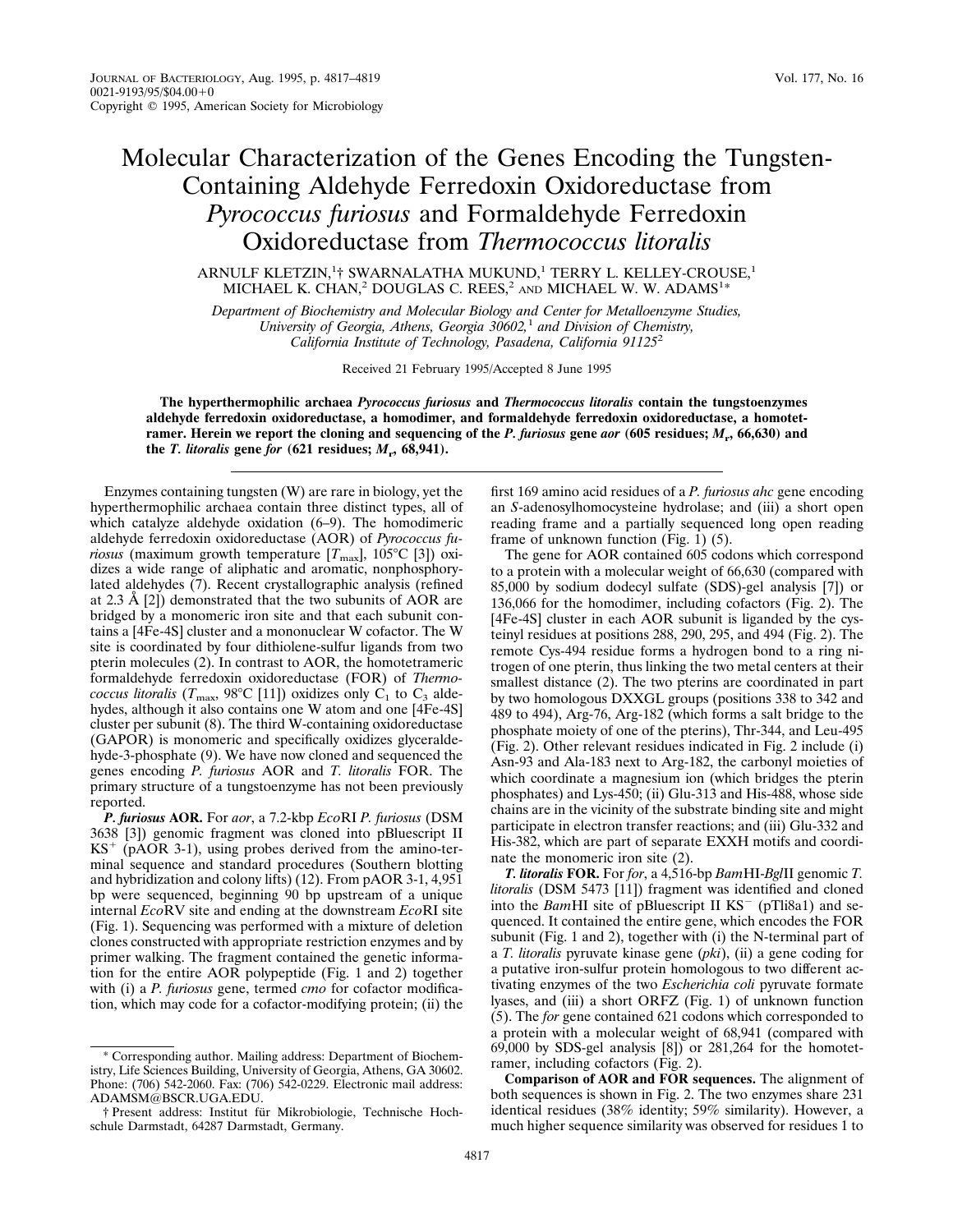

FIG. 1. Graphic representation of *P. furiosus* and *T. litoralis* genomic fragments. Gene arrangement and some relevant restriction sites are indicated. The insert size of the *P. furiosus Eco*RI fragment is approximately 7.2 kbp, and the *T. litoralis Bam*HI-*Bgl*II fragment size is 4,516 bp. Gene designations are as follows: *x*, long unknown ORFX; *y*, short unknown ORFY; *pflX*, unknown putative FeS-containing protein which is homologous to the activase of pyruvate formate lyases; *z*, short unknown ORFZ. ?, no sequence similarity and no meaningful reading frame found.

210 (48% identity), which coincide with domain I of AOR (Fig. 2) (2), while the similarity in domains II and III was about 33%. The four cysteinyl residues that coordinate the [4Fe-4S] cluster in AOR are conserved in the FOR sequence, as are the

magnesium-coordinating Asn-93 and Ala-183 residues and most, but not all, of the pterin-coordinating residues. These include Glu-313 and His-488, which are near the substrate binding site adjacent to the W atom. The second DXXGL motif was not present in FOR, although it is possible that Asp-489 in AOR, which is a bidentate ligand to one of the pterins, is replaced in FOR by Glu-489. At this point it is not clear which particular sequence differences reflect the different substrate specificities of the two enzymes (Fig. 2). FOR lacked all three of the EXXH motifs found in AOR. These include residues Glu-332 and His-382, which bind the mononuclear iron site, suggesting that this type of subunit interaction is not present in FOR.

**Sequence comparisons of AOR and FOR with other proteins.** All molybdenum (Mo)-containing enzymes (except nitrogenase) also contain a pterin cofactor and, typically, one or more iron-sulfur centers (13). However, the primary structures of AOR and FOR showed no similarity to any molybdoenzyme

|  | Pfu AOR MYGNWGRFIRVNLSTGDIKVEEYDEELAKKWLGSRGLAIYLLLKEMDPTVDPLSPENKLIIAAGPLTGTSAPTGGRYNVV 80              |  |
|--|----------------------------------------------------------------------------------------------------------|--|
|  | T1i FOR MKGWWGKILRVDLTNNKVWVOEYSPEVAKNFIGGRGLAAWILWNE.AKNVDPLGPKNKLVFATGPFNGLPTPSGGKMVIA 79              |  |
|  | Pfu AOR TKSPLTGFITMANSGGYFGAELKFAGYDAIVVEGKAEKPVYIYIKDEHIEIRDASHIWGKKVSETEATIRKEVGSEKVKI 160             |  |
|  |                                                                                                          |  |
|  | T1i FOR AKSPLTGGYGDGNLGTMATVHLRKAGYDALVVEGKAKKPVYIYIEDDNVSILSAEGLWGKTTFETEREL, KEIHGKNVGI 158            |  |
|  | Pfu AOR ASIGPAGENLVKFAAIMNDGHRAAGRGGVGAVMGSKNLKAIAVEGSKTVPIADKOKFMLVVREKVNKLRNDPVAGGGLPK 240             |  |
|  | T1i FOR LSIGPGGENLVKYAVVISQEGRAAGRPGMGAVMGSKKLKAVVIKGTKEIPVADKEKLKELSQEAYDAILNSP.GYPFWHR 237             |  |
|  |                                                                                                          |  |
|  | Pfu AOR YGTAVLVNIINENGLYPVKNFQTGVYPYAYEQSGEAMAAKYLVRNKPCYACPIGCGRVNRLPTVGETEGPEYESVWALGA 320             |  |
|  | T1i FOR QGTMAAVEWTNENSALPTRNFSDGSFEFARSIDGYTMEGM.KVKQRGCPYCNMPCGNV.VLDAEGQESELDYENVALLGS 315             |  |
|  | $*$ . $$<br>Pfu AOR NLGINDLASIIEANHMCDELGLDTISTGGTLATAMELYEKGHIKDEELGDAPPFRWGNTEVLHYYIEKIAKREGFGDKLA 400 |  |
|  | :   : : :   :                                                                                            |  |
|  | T1i FOR NLGIGKLNEVSVLNRIADEMGLDTISLGVAISYVMEAKEKGIIKDDDAPEFGDFKKAKOLALDIAYRRGELGNLAA 391                 |  |
|  | $*+$ .<br>Pfu AOR EGSYRLAESYGHPELSMTVKKLELPAYDPRGAEGHGLGYATNNRGGCHIKN.YMISPEILGYPYKMDPHDVSDDKIK 476      |  |
|  | $\perp$<br>T1i FOR EGVKVMSEKLGAKDFAMHVKGLEVSGYNCYIYPAMALAYGTSSIGA.HHKEAWVIAWEIGTAPIEGEKAQKVEYKITYDP 471  |  |
|  |                                                                                                          |  |
|  | Pfu AOR MLILFODL.TALIDSAGLC.L.FTTFGLGADDYRDLLNAALGWDFTTEDYLKIGERIWNAERLFNLKAGLDPARDD 550                 |  |
|  | T1i FOR EKAAKVIELORLRGGLFEMLTACRLPWVEVGLSLDYYPKLLEAITGVKYTWDDLYKAADRVYALMRAYWVR.EFNGNWSR 550             |  |
|  |                                                                                                          |  |
|  | Pfu AOR TLPKRFLEEPMPEGPNKGHTV.RLKEMLPRYYKLRGWTEDGKIPKEKLEELGIAEFY<br>605<br>1.11.11.11.13.11<br>tire.    |  |
|  | T1i FOR EMDYPPERWFKEGLKSGPYKGOHLEKDKYDALLSEYYKLRGWDERGIPKKETLKELNL.EFVIPELEKVTKLE 621                    |  |

FIG. 2. Pairwise alignment of the AOR and FOR amino acid sequences. The boxes indicate the three domains of AOR (2): I (dark grey, upper), II (white, middle), and III (light grey, lower). N-terminal amino acid sequences determined from the purified proteins (7, 8) are indicated by italics. Specific residues (where numbers refer to the AOR sequence) or groups of residues are denoted as follows: cofactor-coordinating residues in AOR (boldface type); EXXH conserved motifs of diiron oxo clusters (underlined); cysteine residues that coordinate the [4Fe-4S] cluster (three of them are located in a conserved Cys-cluster motif [CXXCXXXCG]) (**#**); pterin-coordinating residues, including two symmetric DXXGLC/DX motifs (●). The fourth ligand of the FeS cluster (Cys-494) and Arg-74 bridge the FeS cluster and the tungstopterin; the Glu-332 and the His-383 residues (indicated by thick vertical lines) in both subunits provide the ligands of the non-heme iron bridging the two subunits. The carbonyl moieties from the peptide backbone of the Asn-93 and Ala-183 residues (+) provide two of the six ligands to the magnesium ion; the side chains of Glu-313 and His-448 (†) are in the vicinity of the substrate binding site. The function of the remaining cysteine residues (\*; two in AOR and one in FOR) is not known.